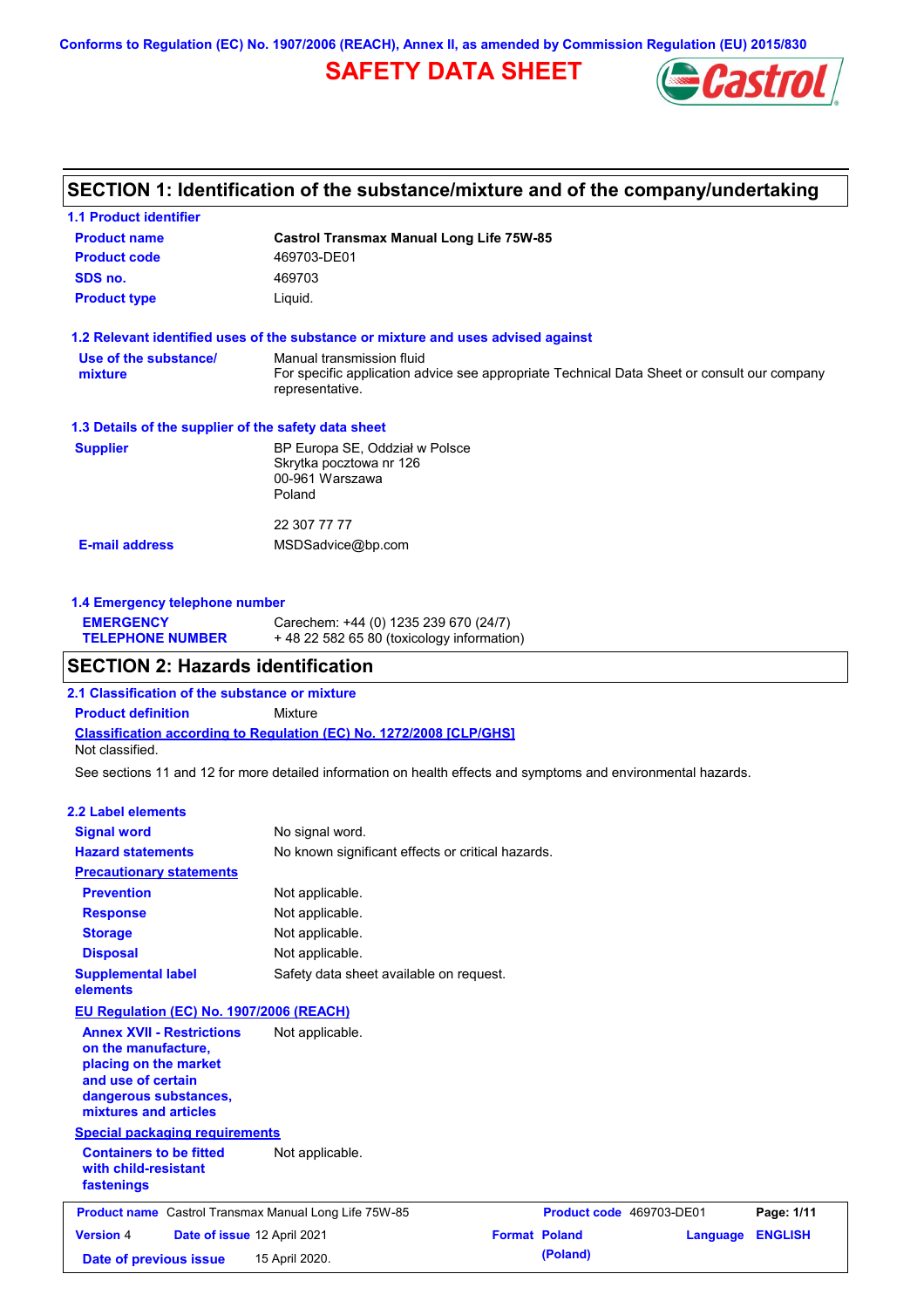### **SECTION 2: Hazards identification**

**Other hazards which do not result in classification** Defatting to the skin. **Tactile warning of danger** Not applicable. **2.3 Other hazards Results of PBT and vPvB assessment** Product does not meet the criteria for PBT or vPvB according to Regulation (EC) No. 1907/2006, Annex XIII. **Product meets the criteria for PBT or vPvB according to Regulation (EC) No. 1907/2006, Annex XIII** This mixture does not contain any substances that are assessed to be a PBT or a vPvB.

### **SECTION 3: Composition/information on ingredients**

**Mixture** 

#### **3.2 Mixtures Product definition**

Synthetic base stock. Proprietary performance additives.

| <b>Product/ingredient</b><br>name                             | <b>Identifiers</b>                                                                      | $\frac{9}{6}$ | <b>Regulation (EC) No.</b><br>1272/2008 [CLP] | <b>Type</b> |
|---------------------------------------------------------------|-----------------------------------------------------------------------------------------|---------------|-----------------------------------------------|-------------|
| $\frac{1}{2}$ -Decene, homopolymer,<br>hydrogenated           | REACH #: 01-2119486452-34<br>EC: 500-183-1<br>CAS: 68037-01-4                           | ≥25 - ≤50     | Asp. Tox. 1, H304                             | $[1]$       |
| Dec-1-ene, trimers, hydrogenated                              | REACH #: 01-2119493949-12 ≥25 - ≤50<br>EC: 500-393-3<br>CAS: 157707-86-3                |               | Asp. Tox. 1, H304                             | $[1]$       |
| Dec-1-ene, dimers, hydrogenated                               | REACH #: 01-2119493069-28<br>EC: 500-228-5<br>CAS: 68649-11-6                           | ≥10 - ≤25     | Acute Tox. 4, H332<br>Asp. Tox. 1, H304       | $[1]$       |
| Distillates (petroleum), hydrotreated<br>heavy paraffinic     | REACH #: 01-2119484627-25<br>EC: 265-157-1<br>CAS: 64742-54-7<br>Index: 649-467-00-8    | ≲3            | Not classified.                               | $[2]$       |
| Distillates (petroleum), solvent-<br>dewaxed heavy paraffinic | REACH #: 01-2119471299-27 ≤3<br>EC: 265-169-7<br>CAS: 64742-65-0<br>Index: 649-474-00-6 |               | Asp. Tox. 1, H304                             | [1] [2]     |

**See Section 16 for the full text of the H statements declared above.**

**Type** 

[1] Substance classified with a health or environmental hazard

[2] Substance with a workplace exposure limit

[3] Substance meets the criteria for PBT according to Regulation (EC) No. 1907/2006, Annex XIII

[4] Substance meets the criteria for vPvB according to Regulation (EC) No. 1907/2006, Annex XIII

**Date of previous issue 15 April 2020. (Poland) (Poland)** 

[5] Substance of equivalent concern

[6] Additional disclosure due to company policy

Occupational exposure limits, if available, are listed in Section 8.

### **SECTION 4: First aid measures**

| 4.1 Description of first aid measures                        |                                                                                                                                                                                                                                                                                                                                                                                                                                                                                             |                                                                                                                                                                                               |          |                |
|--------------------------------------------------------------|---------------------------------------------------------------------------------------------------------------------------------------------------------------------------------------------------------------------------------------------------------------------------------------------------------------------------------------------------------------------------------------------------------------------------------------------------------------------------------------------|-----------------------------------------------------------------------------------------------------------------------------------------------------------------------------------------------|----------|----------------|
| Eye contact                                                  | contact lenses. Get medical attention.                                                                                                                                                                                                                                                                                                                                                                                                                                                      | In case of contact, immediately flush eyes with plenty of water for at least 15 minutes. Eyelids<br>should be held away from the eyeball to ensure thorough rinsing. Check for and remove any |          |                |
| <b>Skin contact</b>                                          | Wash skin thoroughly with soap and water or use recognised skin cleanser. Remove<br>contaminated clothing and shoes. Wash clothing before reuse. Clean shoes thoroughly before<br>reuse. Get medical attention if irritation develops.<br>Winhaled, remove to fresh air. In case of inhalation of decomposition products in a fire,<br>symptoms may be delayed. The exposed person may need to be kept under medical<br>surveillance for 48 hours. Get medical attention if symptoms occur. |                                                                                                                                                                                               |          |                |
| <b>Inhalation</b>                                            |                                                                                                                                                                                                                                                                                                                                                                                                                                                                                             |                                                                                                                                                                                               |          |                |
| <b>Ingestion</b>                                             | symptoms occur.                                                                                                                                                                                                                                                                                                                                                                                                                                                                             | Do not induce vomiting unless directed to do so by medical personnel. Get medical attention if                                                                                                |          |                |
| <b>Protection of first-aiders</b>                            |                                                                                                                                                                                                                                                                                                                                                                                                                                                                                             | No action shall be taken involving any personal risk or without suitable training.                                                                                                            |          |                |
| <b>Product name</b> Castrol Transmax Manual Long Life 75W-85 |                                                                                                                                                                                                                                                                                                                                                                                                                                                                                             | <b>Product code</b> 469703-DE01                                                                                                                                                               |          | Page: 2/11     |
| <b>Version 4</b><br>Date of issue 12 April 2021              |                                                                                                                                                                                                                                                                                                                                                                                                                                                                                             | <b>Format Poland</b>                                                                                                                                                                          | Language | <b>ENGLISH</b> |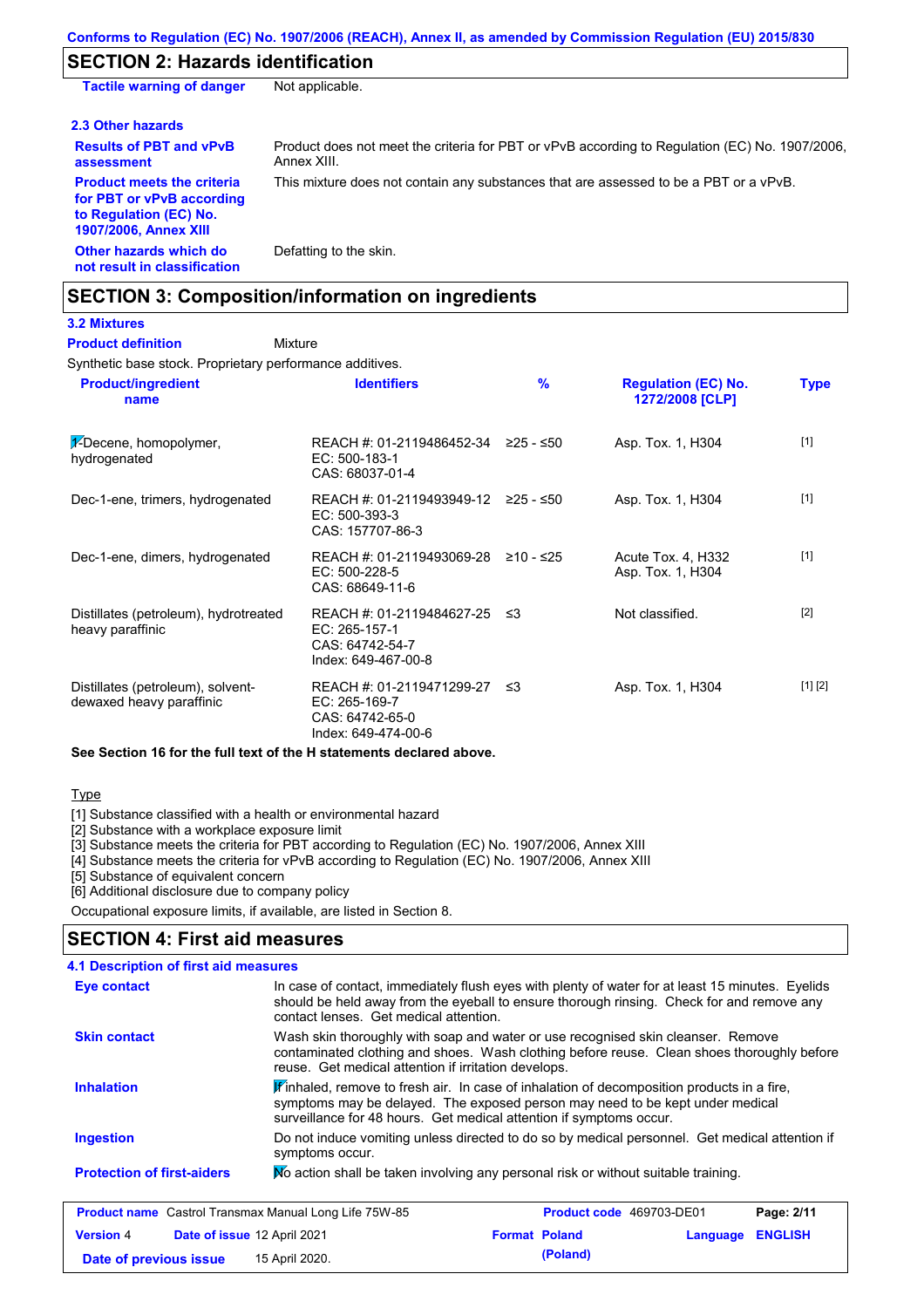### **SECTION 4: First aid measures**

#### **4.2 Most important symptoms and effects, both acute and delayed**

See Section 11 for more detailed information on health effects and symptoms.

| <b>Potential acute health effects</b> |                                                                                                                            |
|---------------------------------------|----------------------------------------------------------------------------------------------------------------------------|
| <b>Inhalation</b>                     | <b>Exposure to decomposition products may cause a health hazard. Serious effects may be</b><br>delayed following exposure. |
| <b>Ingestion</b>                      | No known significant effects or critical hazards.                                                                          |
| <b>Skin contact</b>                   | Defatting to the skin. May cause skin dryness and irritation.                                                              |
| Eye contact                           | No known significant effects or critical hazards.                                                                          |
|                                       | Delayed and immediate effects as well as chronic effects from short and long-term exposure                                 |
| <b>Inhalation</b>                     | Overexposure to the inhalation of airborne droplets or aerosols may cause irritation of the<br>respiratory tract.          |
| <b>Ingestion</b>                      | Ingestion of large quantities may cause nausea and diarrhoea.                                                              |
| <b>Skin contact</b>                   | Prolonged or repeated contact can defat the skin and lead to irritation and/or dermatitis.                                 |
|                                       |                                                                                                                            |

Notes to physician **Treatment should in general be symptomatic and directed to relieving any effects.** In case of inhalation of decomposition products in a fire, symptoms may be delayed. The exposed person may need to be kept under medical surveillance for 48 hours.

### **SECTION 5: Firefighting measures**

| 5.1 Extinguishing media                                   |                                                                                                                                                                                                                                                                                                                                                                   |
|-----------------------------------------------------------|-------------------------------------------------------------------------------------------------------------------------------------------------------------------------------------------------------------------------------------------------------------------------------------------------------------------------------------------------------------------|
| <b>Suitable extinguishing</b><br>media                    | In case of fire, use foam, dry chemical or carbon dioxide extinguisher or spray.                                                                                                                                                                                                                                                                                  |
| <b>Unsuitable extinguishing</b><br>media                  | Do not use water jet. The use of a water jet may cause the fire to spread by splashing the<br>burning product.                                                                                                                                                                                                                                                    |
| 5.2 Special hazards arising from the substance or mixture |                                                                                                                                                                                                                                                                                                                                                                   |
| <b>Hazards from the</b><br>substance or mixture           | In a fire or if heated, a pressure increase will occur and the container may burst.                                                                                                                                                                                                                                                                               |
| <b>Hazardous combustion</b><br>products                   | Combustion products may include the following:<br>carbon oxides $(CO, CO2)$ (carbon monoxide, carbon dioxide)<br>nitrogen oxides (NO, $NQ_2$ etc.)                                                                                                                                                                                                                |
| 5.3 Advice for firefighters                               |                                                                                                                                                                                                                                                                                                                                                                   |
| <b>Special precautions for</b><br>fire-fighters           | No action shall be taken involving any personal risk or without suitable training. Promptly<br>isolate the scene by removing all persons from the vicinity of the incident if there is a fire.                                                                                                                                                                    |
| <b>Special protective</b><br>equipment for fire-fighters  | Fire-fighters should wear appropriate protective equipment and self-contained breathing<br>apparatus (SCBA) with a full face-piece operated in positive pressure mode. Clothing for fire-<br>fighters (including helmets, protective boots and gloves) conforming to European standard EN<br>469 will provide a basic level of protection for chemical incidents. |

### **SECTION 6: Accidental release measures**

|                                                          | 6.1 Personal precautions, protective equipment and emergency procedures                                                                                                                                                                                                                                                             |
|----------------------------------------------------------|-------------------------------------------------------------------------------------------------------------------------------------------------------------------------------------------------------------------------------------------------------------------------------------------------------------------------------------|
| For non-emergency<br>personnel                           | No action shall be taken involving any personal risk or without suitable training. Evacuate<br>surrounding areas. Keep unnecessary and unprotected personnel from entering. Do not touch<br>or walk through spilt material. Floors may be slippery; use care to avoid falling. Put on<br>appropriate personal protective equipment. |
| For emergency responders                                 | K specialised clothing is required to deal with the spillage, take note of any information in<br>Section 8 on suitable and unsuitable materials. See also the information in "For non-<br>emergency personnel".                                                                                                                     |
| <b>6.2 Environmental</b><br>precautions                  | Avoid dispersal of spilt material and runoff and contact with soil, waterways, drains and sewers.<br>Inform the relevant authorities if the product has caused environmental pollution (sewers,<br>waterways, soil or air).                                                                                                         |
| 6.3 Methods and material for containment and cleaning up |                                                                                                                                                                                                                                                                                                                                     |

Stop leak if without risk. Move containers from spill area. Absorb with an inert material and place in an appropriate waste disposal container. Dispose of via a licensed waste disposal contractor. **Small spill**

|                        | <b>Product name</b> Castrol Transmax Manual Long Life 75W-85 |                      | <b>Product code</b> 469703-DE01 |                         | Page: 3/11 |
|------------------------|--------------------------------------------------------------|----------------------|---------------------------------|-------------------------|------------|
| <b>Version 4</b>       | Date of issue 12 April 2021                                  | <b>Format Poland</b> |                                 | <b>Language ENGLISH</b> |            |
| Date of previous issue | 15 April 2020.                                               |                      | (Poland)                        |                         |            |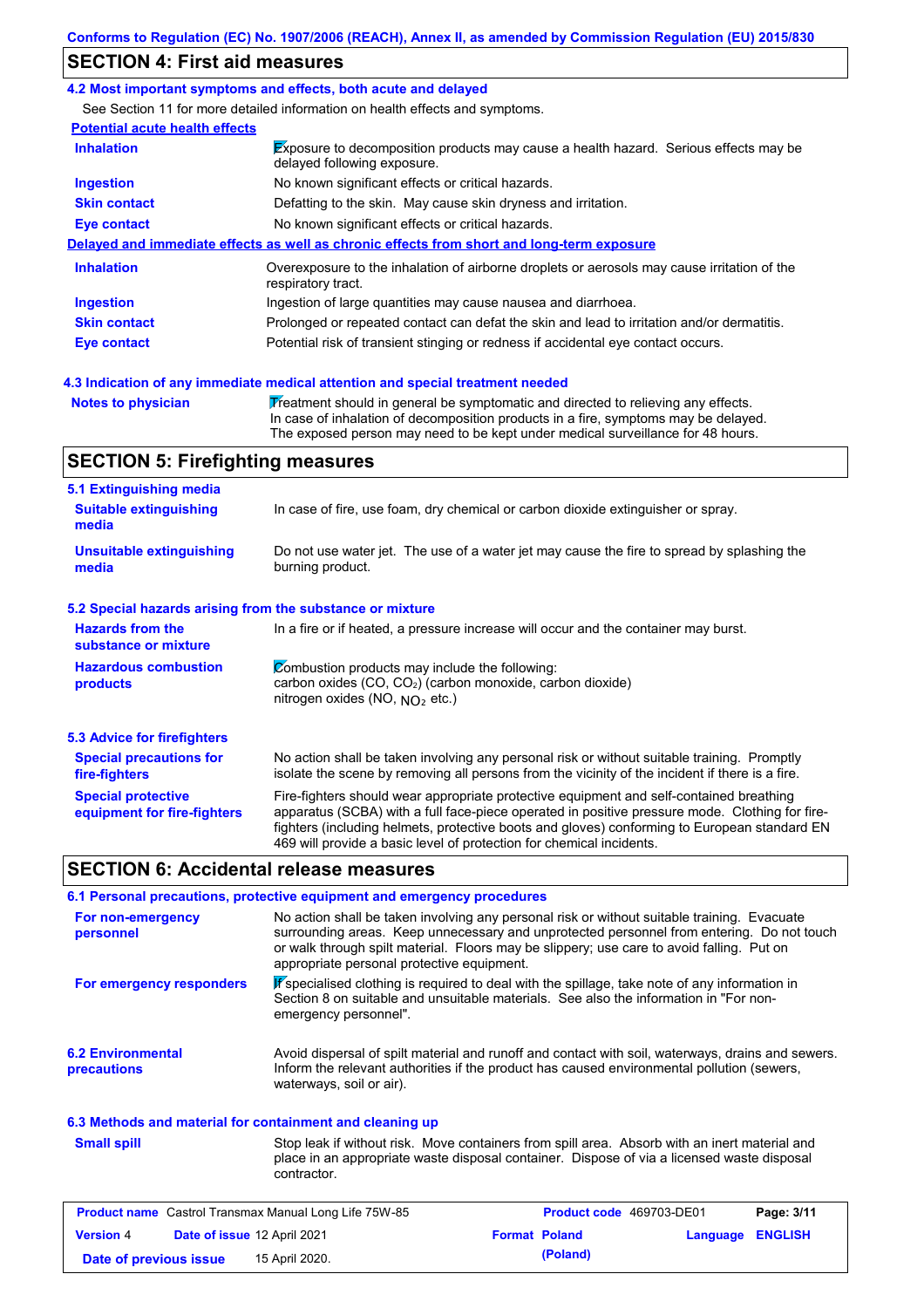### **SECTION 6: Accidental release measures**

| Large spill                               | Stop leak if without risk. Move containers from spill area. Prevent entry into sewers, water<br>courses, basements or confined areas. Contain and collect spillage with non-combustible,<br>absorbent material e.g. sand, earth, vermiculite or diatomaceous earth and place in container<br>for disposal according to local regulations. Dispose of via a licensed waste disposal contractor. |
|-------------------------------------------|------------------------------------------------------------------------------------------------------------------------------------------------------------------------------------------------------------------------------------------------------------------------------------------------------------------------------------------------------------------------------------------------|
| 6.4 Reference to other<br><b>sections</b> | See Section 1 for emergency contact information.<br>See Section 5 for firefighting measures.<br>See Section 8 for information on appropriate personal protective equipment.<br>See Section 12 for environmental precautions.<br>See Section 13 for additional waste treatment information.                                                                                                     |

# **SECTION 7: Handling and storage**

| 7.1 Precautions for safe handling                                                    |                                                                                                                                                                                                                                                                                                                                                                                                                                                                                          |  |  |  |  |
|--------------------------------------------------------------------------------------|------------------------------------------------------------------------------------------------------------------------------------------------------------------------------------------------------------------------------------------------------------------------------------------------------------------------------------------------------------------------------------------------------------------------------------------------------------------------------------------|--|--|--|--|
| <b>Protective measures</b><br>Put on appropriate personal protective equipment.      |                                                                                                                                                                                                                                                                                                                                                                                                                                                                                          |  |  |  |  |
| <b>Advice on general</b><br>occupational hygiene                                     | Eating, drinking and smoking should be prohibited in areas where this material is handled,<br>stored and processed. Wash thoroughly after handling. Remove contaminated clothing and<br>protective equipment before entering eating areas. See also Section 8 for additional<br>information on hygiene measures.                                                                                                                                                                         |  |  |  |  |
| <b>7.2 Conditions for safe</b><br>storage, including any<br><i>incompatibilities</i> | Store in accordance with local requiations. Store in a dry, cool and well-ventilated area, away<br>from incompatible materials (see Section 10). Keep away from heat and direct sunlight. Keep<br>container tightly closed and sealed until ready for use. Containers that have been opened must<br>be carefully resealed and kept upright to prevent leakage. Store and use only in equipment/<br>containers designed for use with this product. Do not store in unlabelled containers. |  |  |  |  |
| <b>Not suitable</b>                                                                  | Prolonged exposure to elevated temperature.                                                                                                                                                                                                                                                                                                                                                                                                                                              |  |  |  |  |
| 7.3 Specific end use(s)                                                              |                                                                                                                                                                                                                                                                                                                                                                                                                                                                                          |  |  |  |  |
| <b>Recommendations</b>                                                               | See section 1.2 and Exposure scenarios in annex, if applicable.                                                                                                                                                                                                                                                                                                                                                                                                                          |  |  |  |  |

### **SECTION 8: Exposure controls/personal protection**

#### **8.1 Control parameters**

**Occupational exposure limits**

| <b>Product/ingredient name</b><br>Distillates (petroleum), hydrotreated heavy paraffinic<br>Distillates (petroleum), solvent-dewaxed heavy<br>paraffinic |  | <b>Exposure limit values</b>                                                                                                                                                                                                                                                                                                                                                                                                                                                                                                                                                                                                                                                                                                                                                                                                                                                                                                                                                                                               |  |
|----------------------------------------------------------------------------------------------------------------------------------------------------------|--|----------------------------------------------------------------------------------------------------------------------------------------------------------------------------------------------------------------------------------------------------------------------------------------------------------------------------------------------------------------------------------------------------------------------------------------------------------------------------------------------------------------------------------------------------------------------------------------------------------------------------------------------------------------------------------------------------------------------------------------------------------------------------------------------------------------------------------------------------------------------------------------------------------------------------------------------------------------------------------------------------------------------------|--|
|                                                                                                                                                          |  | Minister of Family, Labor and Social Policy of June 12, 2018 on the<br>maximum allowable concentrations and intensities of factors<br>harmful to health in the work environment (Journal of Laws 2018,<br>item 1286, as amended) (Poland).<br>TWA: 5 mg/m <sup>3</sup> 8 hours. Issued/Revised: 8/2018 Form: Inhalable fraction                                                                                                                                                                                                                                                                                                                                                                                                                                                                                                                                                                                                                                                                                            |  |
|                                                                                                                                                          |  | Minister of Family, Labor and Social Policy of June 12, 2018 on the<br>maximum allowable concentrations and intensities of factors<br>harmful to health in the work environment (Journal of Laws 2018,<br>item 1286, as amended) (Poland).<br>TWA: 5 mg/m <sup>3</sup> 8 hours. Issued/Revised: 8/2018 Form: Inhalable fraction                                                                                                                                                                                                                                                                                                                                                                                                                                                                                                                                                                                                                                                                                            |  |
| quidance only.                                                                                                                                           |  | Whilst specific OELs for certain components may be shown in this section, other components may be present in any mist,<br>vapour or dust produced. Therefore, the specific OELs may not be applicable to the product as a whole and are provided for                                                                                                                                                                                                                                                                                                                                                                                                                                                                                                                                                                                                                                                                                                                                                                       |  |
| <b>Recommended monitoring</b><br>procedures                                                                                                              |  | If this product contains ingredients with exposure limits, personal, workplace atmosphere or<br>biological monitoring may be required to determine the effectiveness of the ventilation or other<br>control measures and/or the necessity to use respiratory protective equipment. Reference<br>should be made to monitoring standards, such as the following: European Standard EN 689<br>(Workplace atmospheres - Guidance for the assessment of exposure by inhalation to chemical<br>agents for comparison with limit values and measurement strategy) European Standard EN<br>14042 (Workplace atmospheres - Guide for the application and use of procedures for the<br>assessment of exposure to chemical and biological agents) European Standard EN 482<br>(Workplace atmospheres - General requirements for the performance of procedures for the<br>measurement of chemical agents) Reference to national guidance documents for methods for<br>the determination of hazardous substances will also be required. |  |
| <b>Derived No Effect Level</b><br>No DNELs/DMELs available.                                                                                              |  |                                                                                                                                                                                                                                                                                                                                                                                                                                                                                                                                                                                                                                                                                                                                                                                                                                                                                                                                                                                                                            |  |
| <b>Predicted No Effect Concentration</b><br>No PNECs available                                                                                           |  |                                                                                                                                                                                                                                                                                                                                                                                                                                                                                                                                                                                                                                                                                                                                                                                                                                                                                                                                                                                                                            |  |

|                        |                             | <b>Product name</b> Castrol Transmax Manual Long Life 75W-85 |                      | <b>Product code</b> 469703-DE01 |                         | Page: 4/11 |
|------------------------|-----------------------------|--------------------------------------------------------------|----------------------|---------------------------------|-------------------------|------------|
| <b>Version 4</b>       | Date of issue 12 April 2021 |                                                              | <b>Format Poland</b> |                                 | <b>Language ENGLISH</b> |            |
| Date of previous issue |                             | 15 April 2020.                                               |                      | (Poland)                        |                         |            |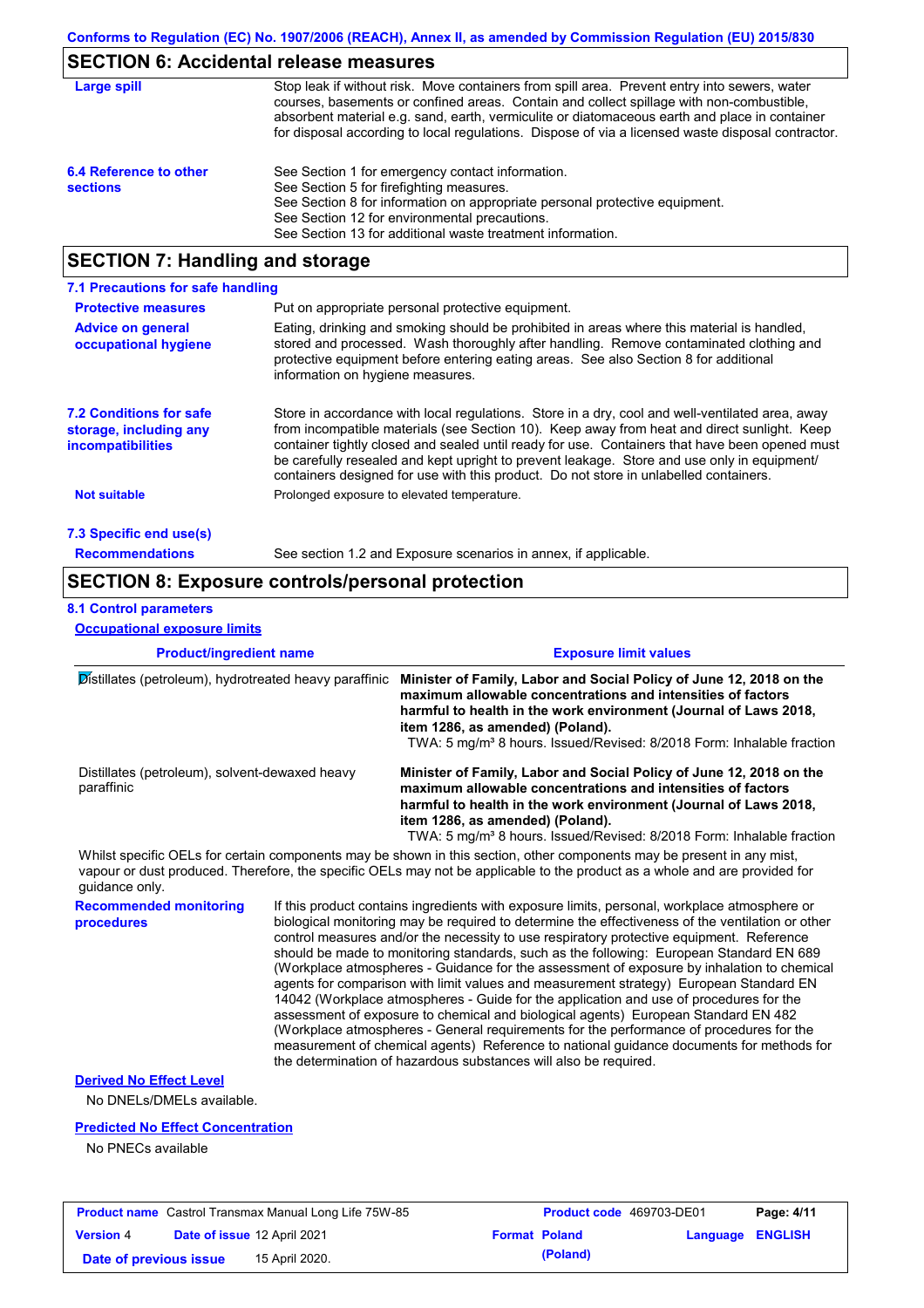## **SECTION 8: Exposure controls/personal protection**

| <b>8.2 Exposure controls</b>                                 |                                                                                                                                                                                                  |                                                                                                                                                                                                                                                                                                                                                                                                                                                                                                                                                                                                                                                                                                                                                                                                     |            |
|--------------------------------------------------------------|--------------------------------------------------------------------------------------------------------------------------------------------------------------------------------------------------|-----------------------------------------------------------------------------------------------------------------------------------------------------------------------------------------------------------------------------------------------------------------------------------------------------------------------------------------------------------------------------------------------------------------------------------------------------------------------------------------------------------------------------------------------------------------------------------------------------------------------------------------------------------------------------------------------------------------------------------------------------------------------------------------------------|------------|
| <b>Appropriate engineering</b><br>controls                   | concentrations below their respective occupational exposure limits.<br>kept in good condition and properly maintained.<br>ensure that all items of personal protective equipment are compatible. | Provide exhaust ventilation or other engineering controls to keep the relevant airborne<br>All activities involving chemicals should be assessed for their risks to health, to ensure<br>exposures are adequately controlled. Personal protective equipment should only be considered<br>after other forms of control measures (e.g. engineering controls) have been suitably evaluated.<br>Personal protective equipment should conform to appropriate standards, be suitable for use, be<br>Your supplier of personal protective equipment should be consulted for advice on selection and<br>appropriate standards. For further information contact your national organisation for standards.<br>The final choice of protective equipment will depend upon a risk assessment. It is important to |            |
| <b>Individual protection measures</b>                        |                                                                                                                                                                                                  |                                                                                                                                                                                                                                                                                                                                                                                                                                                                                                                                                                                                                                                                                                                                                                                                     |            |
| <b>Hygiene measures</b>                                      | stations and safety showers are close to the workstation location.                                                                                                                               | Wash hands, forearms and face thoroughly after handling chemical products, before eating,<br>smoking and using the lavatory and at the end of the working period. Ensure that eyewash                                                                                                                                                                                                                                                                                                                                                                                                                                                                                                                                                                                                               |            |
| <b>Respiratory protection</b>                                | In case of insufficient ventilation, wear suitable respiratory equipment.<br>of the working conditions.                                                                                          | The correct choice of respiratory protection depends upon the chemicals being handled, the<br>conditions of work and use, and the condition of the respiratory equipment. Safety procedures<br>should be developed for each intended application. Respiratory protection equipment should<br>therefore be chosen in consultation with the supplier/manufacturer and with a full assessment                                                                                                                                                                                                                                                                                                                                                                                                          |            |
| <b>Eye/face protection</b>                                   | Safety glasses with side shields.                                                                                                                                                                |                                                                                                                                                                                                                                                                                                                                                                                                                                                                                                                                                                                                                                                                                                                                                                                                     |            |
| <b>Skin protection</b>                                       |                                                                                                                                                                                                  |                                                                                                                                                                                                                                                                                                                                                                                                                                                                                                                                                                                                                                                                                                                                                                                                     |            |
| <b>Hand protection</b>                                       | <b>General Information:</b>                                                                                                                                                                      | Because specific work environments and material handling practices vary, safety procedures<br>should be developed for each intended application. The correct choice of protective gloves<br>depends upon the chemicals being handled, and the conditions of work and use. Most gloves<br>provide protection for only a limited time before they must be discarded and replaced (even the<br>best chemically resistant gloves will break down after repeated chemical exposures).                                                                                                                                                                                                                                                                                                                    |            |
|                                                              | a full assessment of the working conditions.                                                                                                                                                     | Gloves should be chosen in consultation with the supplier / manufacturer and taking account of                                                                                                                                                                                                                                                                                                                                                                                                                                                                                                                                                                                                                                                                                                      |            |
|                                                              | Recommended: Nitrile gloves.<br><b>Breakthrough time:</b>                                                                                                                                        |                                                                                                                                                                                                                                                                                                                                                                                                                                                                                                                                                                                                                                                                                                                                                                                                     |            |
|                                                              | Our recommendations on the selection of gloves are as follows:                                                                                                                                   | Breakthrough time data are generated by glove manufacturers under laboratory test conditions<br>and represent how long a glove can be expected to provide effective permeation resistance. It<br>is important when following breakthrough time recommendations that actual workplace<br>conditions are taken into account. Always consult with your glove supplier for up-to-date<br>technical information on breakthrough times for the recommended glove type.                                                                                                                                                                                                                                                                                                                                    |            |
|                                                              | Continuous contact:                                                                                                                                                                              |                                                                                                                                                                                                                                                                                                                                                                                                                                                                                                                                                                                                                                                                                                                                                                                                     |            |
|                                                              | can be obtained.<br>replacement regimes are determined and adhered to.                                                                                                                           | Gloves with a minimum breakthrough time of 240 minutes, or >480 minutes if suitable gloves<br>If suitable gloves are not available to offer that level of protection, gloves with shorter<br>breakthrough times may be acceptable as long as appropriate glove maintenance and                                                                                                                                                                                                                                                                                                                                                                                                                                                                                                                      |            |
|                                                              | Short-term / splash protection:                                                                                                                                                                  |                                                                                                                                                                                                                                                                                                                                                                                                                                                                                                                                                                                                                                                                                                                                                                                                     |            |
|                                                              | Recommended breakthrough times as above.<br>be determined and rigorously followed.                                                                                                               | It is recognised that for short-term, transient exposures, gloves with shorter breakthrough times<br>may commonly be used. Therefore, appropriate maintenance and replacement regimes must                                                                                                                                                                                                                                                                                                                                                                                                                                                                                                                                                                                                          |            |
|                                                              | <b>Glove Thickness:</b>                                                                                                                                                                          |                                                                                                                                                                                                                                                                                                                                                                                                                                                                                                                                                                                                                                                                                                                                                                                                     |            |
|                                                              |                                                                                                                                                                                                  | For general applications, we recommend gloves with a thickness typically greater than 0.35 mm.                                                                                                                                                                                                                                                                                                                                                                                                                                                                                                                                                                                                                                                                                                      |            |
|                                                              |                                                                                                                                                                                                  | It should be emphasised that glove thickness is not necessarily a good predictor of glove<br>resistance to a specific chemical, as the permeation efficiency of the glove will be dependent<br>on the exact composition of the glove material. Therefore, glove selection should also be based<br>on consideration of the task requirements and knowledge of breakthrough times.<br>Glove thickness may also vary depending on the glove manufacturer, the glove type and the<br>glove model. Therefore, the manufacturers' technical data should always be taken into account                                                                                                                                                                                                                      |            |
| <b>Product name</b> Castrol Transmax Manual Long Life 75W-85 |                                                                                                                                                                                                  | Product code 469703-DE01                                                                                                                                                                                                                                                                                                                                                                                                                                                                                                                                                                                                                                                                                                                                                                            | Page: 5/11 |

|                        | <b>Product name</b> Castrol Transmax Manual Long Life 75W-85 | <b>Product code</b> 469703-DE01 |                  | Page: 5/11 |
|------------------------|--------------------------------------------------------------|---------------------------------|------------------|------------|
| <b>Version 4</b>       | <b>Date of issue 12 April 2021</b>                           | <b>Format Poland</b>            | Language ENGLISH |            |
| Date of previous issue | 15 April 2020.                                               | (Poland)                        |                  |            |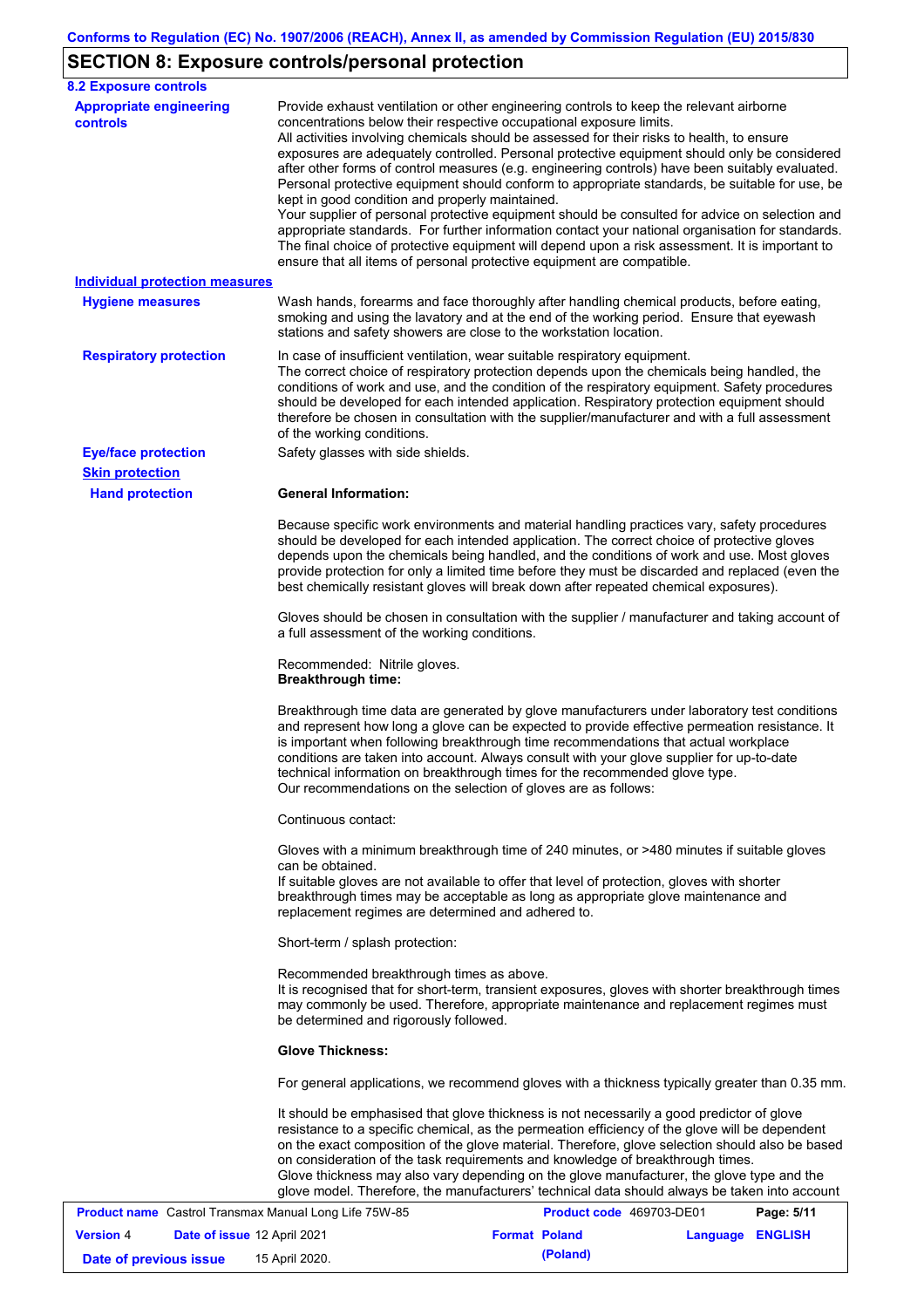### **SECTION 8: Exposure controls/personal protection**

|  | to ensure selection of the most appropriate glove for the task. |  |  |  |  |
|--|-----------------------------------------------------------------|--|--|--|--|
|  |                                                                 |  |  |  |  |

Note: Depending on the activity being conducted, gloves of varying thickness may be required for specific tasks. For example:

 • Thinner gloves (down to 0.1 mm or less) may be required where a high degree of manual dexterity is needed. However, these gloves are only likely to give short duration protection and would normally be just for single use applications, then disposed of.

 • Thicker gloves (up to 3 mm or more) may be required where there is a mechanical (as well as a chemical) risk i.e. where there is abrasion or puncture potential.

| <b>Skin and body</b>                             | Use of protective clothing is good industrial practice.<br>Personal protective equipment for the body should be selected based on the task being<br>performed and the risks involved and should be approved by a specialist before handling this<br>product.<br>Cotton or polyester/cotton overalls will only provide protection against light superficial<br>contamination that will not soak through to the skin. Overalls should be laundered on a regular<br>basis. When the risk of skin exposure is high (e.g. when cleaning up spillages or if there is a<br>risk of splashing) then chemical resistant aprons and/or impervious chemical suits and boots<br>will be required. |
|--------------------------------------------------|---------------------------------------------------------------------------------------------------------------------------------------------------------------------------------------------------------------------------------------------------------------------------------------------------------------------------------------------------------------------------------------------------------------------------------------------------------------------------------------------------------------------------------------------------------------------------------------------------------------------------------------------------------------------------------------|
| <b>Refer to standards:</b>                       | Respiratory protection: EN 529<br>Gloves: EN 420, EN 374<br>Eye protection: EN 166<br>Filtering half-mask: EN 149<br>Filtering half-mask with valve: EN 405<br>Half-mask: EN 140 plus filter<br>Full-face mask: EN 136 plus filter<br>Particulate filters: EN 143<br>Gas/combined filters: EN 14387                                                                                                                                                                                                                                                                                                                                                                                   |
| <b>Environmental exposure</b><br><b>controls</b> | Emissions from ventilation or work process equipment should be checked to ensure they<br>comply with the requirements of environmental protection legislation. In some cases, fume<br>scrubbers, filters or engineering modifications to the process equipment will be necessary to<br>reduce emissions to acceptable levels.                                                                                                                                                                                                                                                                                                                                                         |

### **SECTION 9: Physical and chemical properties**

#### **9.1 Information on basic physical and chemical properties**

| <b>Appearance</b>                                      |                                                                      |
|--------------------------------------------------------|----------------------------------------------------------------------|
| <b>Physical state</b>                                  | Liquid.                                                              |
| <b>Colour</b>                                          | Brown.                                                               |
| Odour                                                  | Not available.                                                       |
| <b>Odour threshold</b>                                 | Not available.                                                       |
| рH                                                     | Not applicable.                                                      |
| <b>Melting point/freezing point</b>                    | Not available.                                                       |
| Initial boiling point and boiling                      | Not available.                                                       |
| range                                                  |                                                                      |
| <b>Pour point</b>                                      | $-60 °C$                                                             |
| <b>Flash point</b>                                     | Open cup: >200°C (>392°F) [Cleveland.]                               |
| <b>Evaporation rate</b>                                | Not available.                                                       |
| <b>Flammability (solid, gas)</b>                       | Not available.                                                       |
| <b>Upper/lower flammability or</b><br>explosive limits | Not available.                                                       |
| <b>Vapour pressure</b>                                 | Not available.                                                       |
| <b>Vapour density</b>                                  | Not available.                                                       |
| <b>Relative density</b>                                | Not available.                                                       |
| <b>Density</b>                                         | <1000 kg/m <sup>3</sup> (<1 g/cm <sup>3</sup> ) at 15 <sup>°</sup> C |
| <b>Solubility(ies)</b>                                 | insoluble in water.                                                  |
| <b>Partition coefficient: n-octanol/</b><br>water      | >3                                                                   |
| <b>Auto-ignition temperature</b>                       | Not available.                                                       |
| <b>Decomposition temperature</b>                       | Not available.                                                       |

|                        |                             | <b>Product name</b> Castrol Transmax Manual Long Life 75W-85 | <b>Product code</b> 469703-DE01 |                         | Page: 6/11 |
|------------------------|-----------------------------|--------------------------------------------------------------|---------------------------------|-------------------------|------------|
| <b>Version 4</b>       | Date of issue 12 April 2021 |                                                              | <b>Format Poland</b>            | <b>Language ENGLISH</b> |            |
| Date of previous issue |                             | 15 April 2020.                                               | (Poland)                        |                         |            |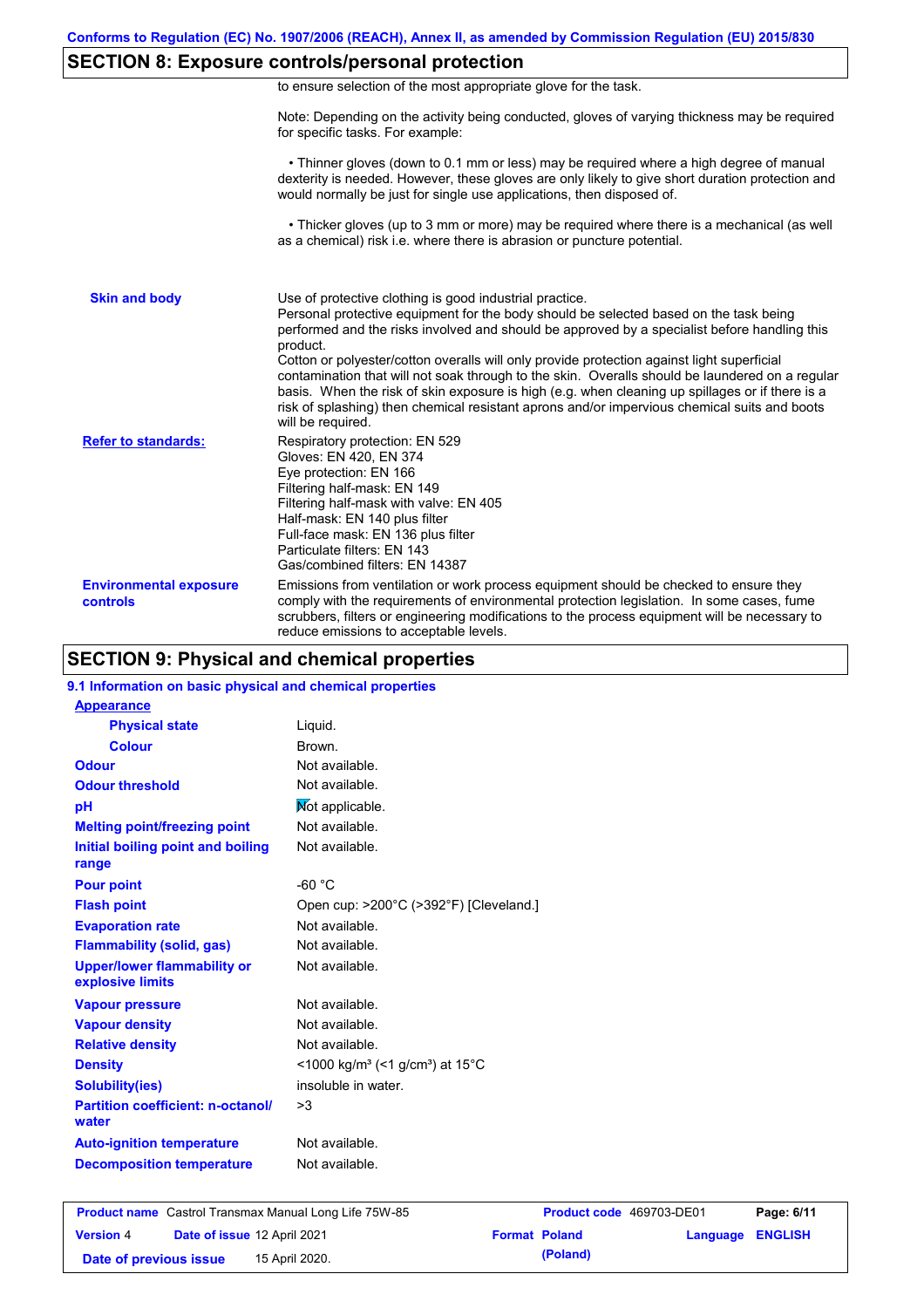### **SECTION 9: Physical and chemical properties**

| <b>Viscosity</b>            | Kinematic: 64.6 mm <sup>2</sup> /s (64.6 cSt) at $40^{\circ}$ C<br>Kinematic: 11.5 to 12 mm <sup>2</sup> /s (11.5 to 12 cSt) at 100 $^{\circ}$ C |
|-----------------------------|--------------------------------------------------------------------------------------------------------------------------------------------------|
| <b>Explosive properties</b> | Not available.                                                                                                                                   |
| <b>Oxidising properties</b> | Not available.                                                                                                                                   |

#### **9.2 Other information**

No additional information.

| <b>SECTION 10: Stability and reactivity</b>       |                                                                                                                                                                         |
|---------------------------------------------------|-------------------------------------------------------------------------------------------------------------------------------------------------------------------------|
| <b>10.1 Reactivity</b>                            | No specific test data available for this product. Refer to Conditions to avoid and Incompatible<br>materials for additional information.                                |
| <b>10.2 Chemical stability</b>                    | The product is stable.                                                                                                                                                  |
| <b>10.3 Possibility of</b><br>hazardous reactions | Under normal conditions of storage and use, hazardous reactions will not occur.<br>Under normal conditions of storage and use, hazardous polymerisation will not occur. |
| <b>10.4 Conditions to avoid</b>                   | Avoid all possible sources of ignition (spark or flame).                                                                                                                |
| 10.5 Incompatible materials                       | Reactive or incompatible with the following materials: oxidising materials.                                                                                             |
| <b>10.6 Hazardous</b><br>decomposition products   | Under normal conditions of storage and use, hazardous decomposition products should not be<br>produced.                                                                 |

### **SECTION 11: Toxicological information**

#### **11.1 Information on toxicological effects**

#### **Acute toxicity estimates**

| <b>Product/ingredient name</b>                                     | Oral (mg/<br>kg) | <b>Dermal</b><br>(mg/kg) | (gases)<br>(ppm) | Inhalation Inhalation<br>(vapours)<br>(mg/l) | <b>Inhalation</b><br><b>(dusts)</b><br>and mists)<br>(mg/l) |
|--------------------------------------------------------------------|------------------|--------------------------|------------------|----------------------------------------------|-------------------------------------------------------------|
| <b>Zastrol Transmax Manual Long Life 75W-85</b><br>(Neuhof) Parent | N/A              | N/A                      | N/A              | N/A                                          | 15.1                                                        |
| Dec-1-ene, dimers, hydrogenated                                    | N/A              | N/A                      | N/A              | N/A                                          | 1.5                                                         |

Routes of entry anticipated: Dermal, Inhalation. **Information on likely** 

#### **routes of exposure**

#### **Potential chronic health effects Potential acute health effects Inhalation** Exposure to decomposition products may cause a health hazard. Serious effects may be delayed following exposure. **Ingestion** No known significant effects or critical hazards. **Skin contact** Defatting to the skin. May cause skin dryness and irritation. **Eye contact** No known significant effects or critical hazards. **General** No known significant effects or critical hazards. **Symptoms related to the physical, chemical and toxicological characteristics Skin contact Ingestion Inhalation** May be harmful by inhalation if exposure to vapour, mists or fumes resulting from thermal decomposition products occurs. No specific data. Adverse symptoms may include the following: irritation dryness cracking **Eye contact** No specific data. **Delayed and immediate effects as well as chronic effects from short and long-term exposure Inhalation Ingestion Skin contact Eye contact** Overexposure to the inhalation of airborne droplets or aerosols may cause irritation of the respiratory tract. Ingestion of large quantities may cause nausea and diarrhoea. Prolonged or repeated contact can defat the skin and lead to irritation and/or dermatitis. Potential risk of transient stinging or redness if accidental eye contact occurs. **Product name** Castrol Transmax Manual Long Life 75W-85 **Product code** 469703-DE01 **Page: 7/11 Version** 4 **Date of issue** 12 April 2021 **Format Poland Language ENGLISH Date of previous issue 15 April 2020. (Poland) (Poland)**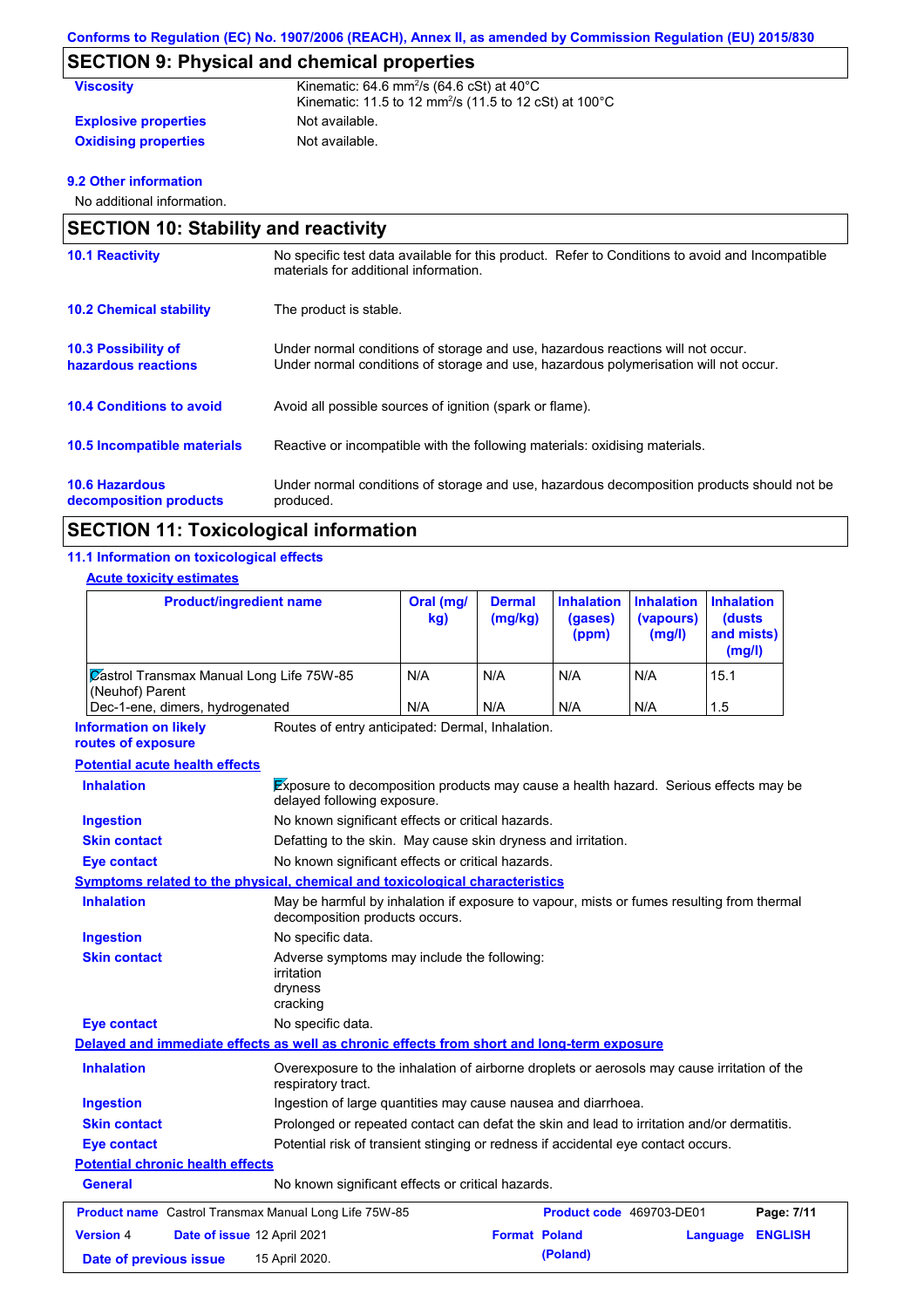### **SECTION 11: Toxicological information**

| <b>Carcinogenicity</b>       | No known significant effects or critical hazards. |
|------------------------------|---------------------------------------------------|
| <b>Mutagenicity</b>          | No known significant effects or critical hazards. |
| <b>Developmental effects</b> | No known significant effects or critical hazards. |
| <b>Fertility effects</b>     | No known significant effects or critical hazards. |

### **SECTION 12: Ecological information**

#### **12.1 Toxicity**

**Environmental hazards** Not classified as dangerous

#### **12.2 Persistence and degradability**

Not expected to be rapidly degradable.

#### **12.3 Bioaccumulative potential**

This product is not expected to bioaccumulate through food chains in the environment.

| <b>12.4 Mobility in soil</b>                            |                                                                      |
|---------------------------------------------------------|----------------------------------------------------------------------|
| <b>Soil/water partition</b><br><b>coefficient (Koc)</b> | Not available.                                                       |
| <b>Mobility</b>                                         | Spillages may penetrate the soil causing ground water contamination. |

#### **12.5 Results of PBT and vPvB assessment**

Product does not meet the criteria for PBT or vPvB according to Regulation (EC) No. 1907/2006, Annex XIII.

#### **12.6 Other adverse effects**

**Other ecological information**

Spills may form a film on water surfaces causing physical damage to organisms. Oxygen transfer could also be impaired.

### **SECTION 13: Disposal considerations**

#### **13.1 Waste treatment methods**

#### **Product**

**Methods of disposal**

Where possible, arrange for product to be recycled. Dispose of via an authorised person/ licensed waste disposal contractor in accordance with local regulations.

#### **European waste catalogue (EWC) Hazardous waste** Yes.

| Waste code | <b>Waste designation</b>                |
|------------|-----------------------------------------|
| $130208*$  | other engine, gear and lubricating oils |

However, deviation from the intended use and/or the presence of any potential contaminants may require an alternative waste disposal code to be assigned by the end user.

#### **Packaging Methods of disposal Special precautions** Where possible, arrange for product to be recycled. Dispose of via an authorised person/ licensed waste disposal contractor in accordance with local regulations. This material and its container must be disposed of in a safe way. Empty containers or liners may retain some product residues. Avoid dispersal of spilt material and runoff and contact with soil, waterways, drains and sewers. **References** Commission 2014/955/EU Directive 2008/98/EC

### **SECTION 14: Transport information**

|                                           | <b>ADR/RID</b>                                               | <b>ADN</b>     | <b>IMDG</b>              | <b>IATA</b>                |
|-------------------------------------------|--------------------------------------------------------------|----------------|--------------------------|----------------------------|
| 14.1 UN number                            | Not regulated.                                               | Not regulated. | Not regulated.           | Not regulated.             |
| 14.2 UN proper<br>shipping name           |                                                              |                |                          |                            |
| <b>14.3 Transport</b><br>hazard class(es) |                                                              |                |                          |                            |
|                                           |                                                              |                |                          |                            |
|                                           | <b>Product name</b> Castrol Transmax Manual Long Life 75W-85 |                | Product code 469703-DE01 | Page: 8/11                 |
| <b>Version 4</b>                          | Date of issue 12 April 2021                                  |                | <b>Format Poland</b>     | <b>ENGLISH</b><br>Language |
| Date of previous issue                    | 15 April 2020.                                               |                | (Poland)                 |                            |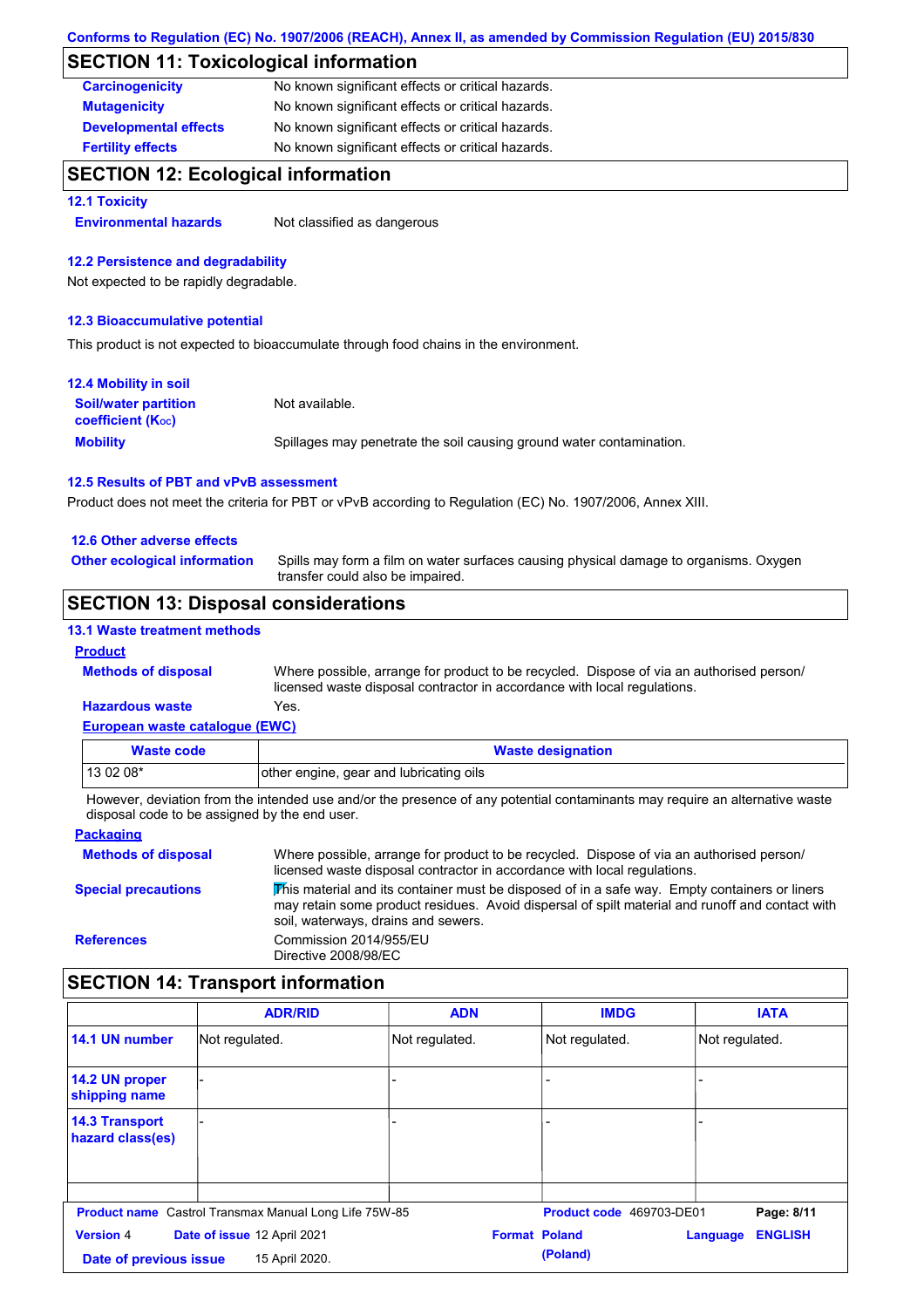### **SECTION 14: Transport information**

| 14.4 Packing<br>group                   |      |     |     |      |
|-----------------------------------------|------|-----|-----|------|
| 14.5<br><b>Environmental</b><br>hazards | INo. | No. | No. | lNo. |
| <b>Additional</b><br>information        |      |     |     |      |

**14.6 Special precautions for user** Not available.

**14.7 Transport in bulk according to IMO instruments** Not available.

## **SECTION 15: Regulatory information**

|                                                                                                                                                          | 15.1 Safety, health and environmental regulations/legislation specific for the substance or mixture                            |
|----------------------------------------------------------------------------------------------------------------------------------------------------------|--------------------------------------------------------------------------------------------------------------------------------|
| EU Regulation (EC) No. 1907/2006 (REACH)                                                                                                                 |                                                                                                                                |
| <b>Annex XIV - List of substances subject to authorisation</b>                                                                                           |                                                                                                                                |
| <b>Annex XIV</b>                                                                                                                                         |                                                                                                                                |
| None of the components are listed.                                                                                                                       |                                                                                                                                |
| <b>Substances of very high concern</b>                                                                                                                   |                                                                                                                                |
| None of the components are listed.                                                                                                                       |                                                                                                                                |
| EU Regulation (EC) No. 1907/2006 (REACH)                                                                                                                 |                                                                                                                                |
| <b>Annex XVII - Restrictions</b><br>on the manufacture,<br>placing on the market<br>and use of certain<br>dangerous substances,<br>mixtures and articles | Not applicable.                                                                                                                |
| <b>Other regulations</b>                                                                                                                                 |                                                                                                                                |
| <b>REACH Status</b>                                                                                                                                      | The company, as identified in Section 1, sells this product in the EU in compliance with the<br>current requirements of REACH. |
| <b>United States inventory</b><br>(TSCA 8b)                                                                                                              | All components are active or exempted.                                                                                         |
| <b>Australia inventory (AICS)</b>                                                                                                                        | All components are listed or exempted.                                                                                         |
| <b>Canada inventory</b>                                                                                                                                  | All components are listed or exempted.                                                                                         |
| <b>China inventory (IECSC)</b>                                                                                                                           | All components are listed or exempted.                                                                                         |
| <b>Japan inventory (ENCS)</b>                                                                                                                            | At least one component is not listed.                                                                                          |
| <b>Korea inventory (KECI)</b>                                                                                                                            | All components are listed or exempted.                                                                                         |
| <b>Philippines inventory</b><br>(PICCS)                                                                                                                  | All components are listed or exempted.                                                                                         |
| <b>Taiwan Chemical</b><br><b>Substances Inventory</b><br>(TCSI)                                                                                          | All components are listed or exempted.                                                                                         |
| Ozone depleting substances (1005/2009/EU)                                                                                                                |                                                                                                                                |
| Not listed.                                                                                                                                              |                                                                                                                                |
| <b>Prior Informed Consent (PIC) (649/2012/EU)</b>                                                                                                        |                                                                                                                                |
| Not listed.                                                                                                                                              |                                                                                                                                |
|                                                                                                                                                          |                                                                                                                                |
| <b>EU - Water framework directive - Priority substances</b>                                                                                              |                                                                                                                                |
| None of the components are listed.<br><b>Seveso Directive</b>                                                                                            |                                                                                                                                |
| This product is not controlled under the Seveso Directive.                                                                                               |                                                                                                                                |
|                                                                                                                                                          |                                                                                                                                |
|                                                                                                                                                          |                                                                                                                                |
|                                                                                                                                                          |                                                                                                                                |

| <b>Product name</b> Castrol Transmax Manual Long Life 75W-85 |                             | Product code 469703-DE01 |                      | Page: 9/11 |                         |  |
|--------------------------------------------------------------|-----------------------------|--------------------------|----------------------|------------|-------------------------|--|
| <b>Version 4</b>                                             | Date of issue 12 April 2021 |                          | <b>Format Poland</b> |            | <b>Language ENGLISH</b> |  |
| Date of previous issue                                       |                             | 15 April 2020.           |                      | (Poland)   |                         |  |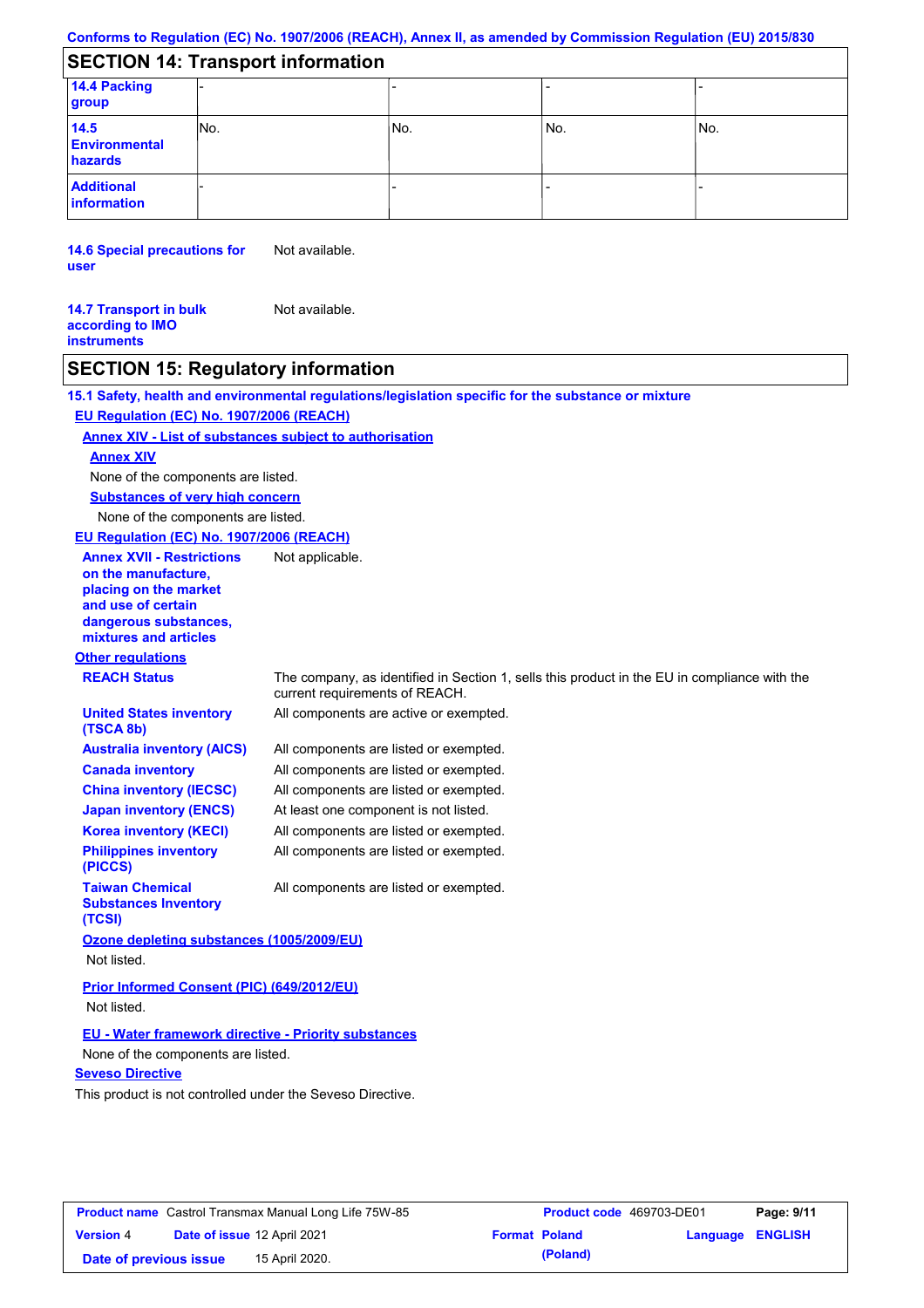## **SECTION 15: Regulatory information**

| <b>References</b>                         | Regulation (EC) No 1907/2006 of the European Parliament and of the Council of 18 December<br>2006. concerning the Registration, Evaluation, Authorisation and Restriction of Chemicals<br>(REACH), establishing a European Chemicals Agency (OJ. EU L 396 of 30 December 2006.<br>and correcting Acts. Office. EU L 136 of 29 May 2007. with later. amended). |
|-------------------------------------------|---------------------------------------------------------------------------------------------------------------------------------------------------------------------------------------------------------------------------------------------------------------------------------------------------------------------------------------------------------------|
|                                           | Commission Regulation (EU) No 453/2010 of 20 May 2010. amending Regulation (EC) No<br>1907/2006 of the Parliament and of the Council concerning the Registration, Evaluation,<br>Authorisation and Restriction of Chemicals (REACH)                                                                                                                           |
|                                           | Act of 25 February 2011. chemical substances and mixtures (OJ U.11.63.322)                                                                                                                                                                                                                                                                                    |
|                                           | Regulation of the Minister of Health of 10 August 2012 on the criteria and classification of<br>chemical substances and their mixtures (Journal of Laws 2012, item 1018)                                                                                                                                                                                      |
| <b>15.2 Chemical safety</b><br>assessment | A Chemical Safety Assessment has been carried out for one or more of the substances within<br>this mixture. A Chemical Safety Assessment has not been carried out for the mixture itself.                                                                                                                                                                     |

# **SECTION 16: Other information**

| <b>Abbreviations and acronyms</b> | ADN = European Provisions concerning the International Carriage of Dangerous Goods by            |
|-----------------------------------|--------------------------------------------------------------------------------------------------|
|                                   | Inland Waterway                                                                                  |
|                                   | ADR = The European Agreement concerning the International Carriage of Dangerous Goods by         |
|                                   | Road                                                                                             |
|                                   | ATE = Acute Toxicity Estimate                                                                    |
|                                   | <b>BCF</b> = Bioconcentration Factor                                                             |
|                                   | CAS = Chemical Abstracts Service                                                                 |
|                                   | CLP = Classification, Labelling and Packaging Regulation [Regulation (EC) No. 1272/2008]         |
|                                   | CSA = Chemical Safety Assessment                                                                 |
|                                   | CSR = Chemical Safety Report                                                                     |
|                                   | DMEL = Derived Minimal Effect Level<br>DNEL = Derived No Effect Level                            |
|                                   |                                                                                                  |
|                                   | EINECS = European Inventory of Existing Commercial chemical Substances<br>ES = Exposure Scenario |
|                                   | EUH statement = CLP-specific Hazard statement                                                    |
|                                   | EWC = European Waste Catalogue                                                                   |
|                                   | GHS = Globally Harmonized System of Classification and Labelling of Chemicals                    |
|                                   | IATA = International Air Transport Association                                                   |
|                                   | IBC = Intermediate Bulk Container                                                                |
|                                   | IMDG = International Maritime Dangerous Goods                                                    |
|                                   | LogPow = logarithm of the octanol/water partition coefficient                                    |
|                                   | MARPOL = International Convention for the Prevention of Pollution From Ships, 1973 as            |
|                                   | modified by the Protocol of 1978. ("Marpol" = marine pollution)                                  |
|                                   | OECD = Organisation for Economic Co-operation and Development                                    |
|                                   | PBT = Persistent, Bioaccumulative and Toxic                                                      |
|                                   | <b>PNEC = Predicted No Effect Concentration</b>                                                  |
|                                   | REACH = Registration, Evaluation, Authorisation and Restriction of Chemicals Regulation          |
|                                   | [Regulation (EC) No. 1907/2006]                                                                  |
|                                   | RID = The Regulations concerning the International Carriage of Dangerous Goods by Rail           |
|                                   | <b>RRN = REACH Registration Number</b>                                                           |
|                                   | SADT = Self-Accelerating Decomposition Temperature                                               |
|                                   | SVHC = Substances of Very High Concern                                                           |
|                                   | STOT-RE = Specific Target Organ Toxicity - Repeated Exposure                                     |
|                                   | STOT-SE = Specific Target Organ Toxicity - Single Exposure                                       |
|                                   | TWA = Time weighted average                                                                      |
|                                   | $UN = United Nations$                                                                            |
|                                   | UVCB = Complex hydrocarbon substance                                                             |
|                                   | VOC = Volatile Organic Compound<br>vPvB = Very Persistent and Very Bioaccumulative               |
|                                   | Varies = may contain one or more of the following 64741-88-4 / RRN 01-2119488706-23,             |
|                                   | 64741-89-5 / RRN 01-2119487067-30, 64741-95-3 / RRN 01-2119487081-40, 64741-96-4/ RRN            |
|                                   | 01-2119483621-38, 64742-01-4 / RRN 01-2119488707-21, 64742-44-5 / RRN                            |
|                                   | 01-2119985177-24, 64742-45-6, 64742-52-5 / RRN 01-2119467170-45, 64742-53-6 / RRN                |
|                                   | 01-2119480375-34, 64742-54-7 / RRN 01-2119484627-25, 64742-55-8 / RRN                            |
|                                   | 01-2119487077-29, 64742-56-9 / RRN 01-2119480132-48, 64742-57-0 / RRN                            |
|                                   | 01-2119489287-22, 64742-58-1, 64742-62-7 / RRN 01-2119480472-38, 64742-63-8,                     |
|                                   | 64742-65-0 / RRN 01-2119471299-27, 64742-70-7 / RRN 01-2119487080-42, 72623-85-9 /               |
|                                   | RRN 01-2119555262-43, 72623-86-0 / RRN 01-2119474878-16, 72623-87-1 / RRN                        |
|                                   | 01-2119474889-13                                                                                 |
|                                   |                                                                                                  |

**Procedure used to derive the classification according to Regulation (EC) No. 1272/2008 [CLP/GHS]**

| <b>Product name</b> Castrol Transmax Manual Long Life 75W-85 |                             | <b>Product code</b> 469703-DE01 |                      | Page: 10/11 |                         |  |
|--------------------------------------------------------------|-----------------------------|---------------------------------|----------------------|-------------|-------------------------|--|
| <b>Version 4</b>                                             | Date of issue 12 April 2021 |                                 | <b>Format Poland</b> |             | <b>Language ENGLISH</b> |  |
| Date of previous issue                                       |                             | 15 April 2020.                  |                      | (Poland)    |                         |  |